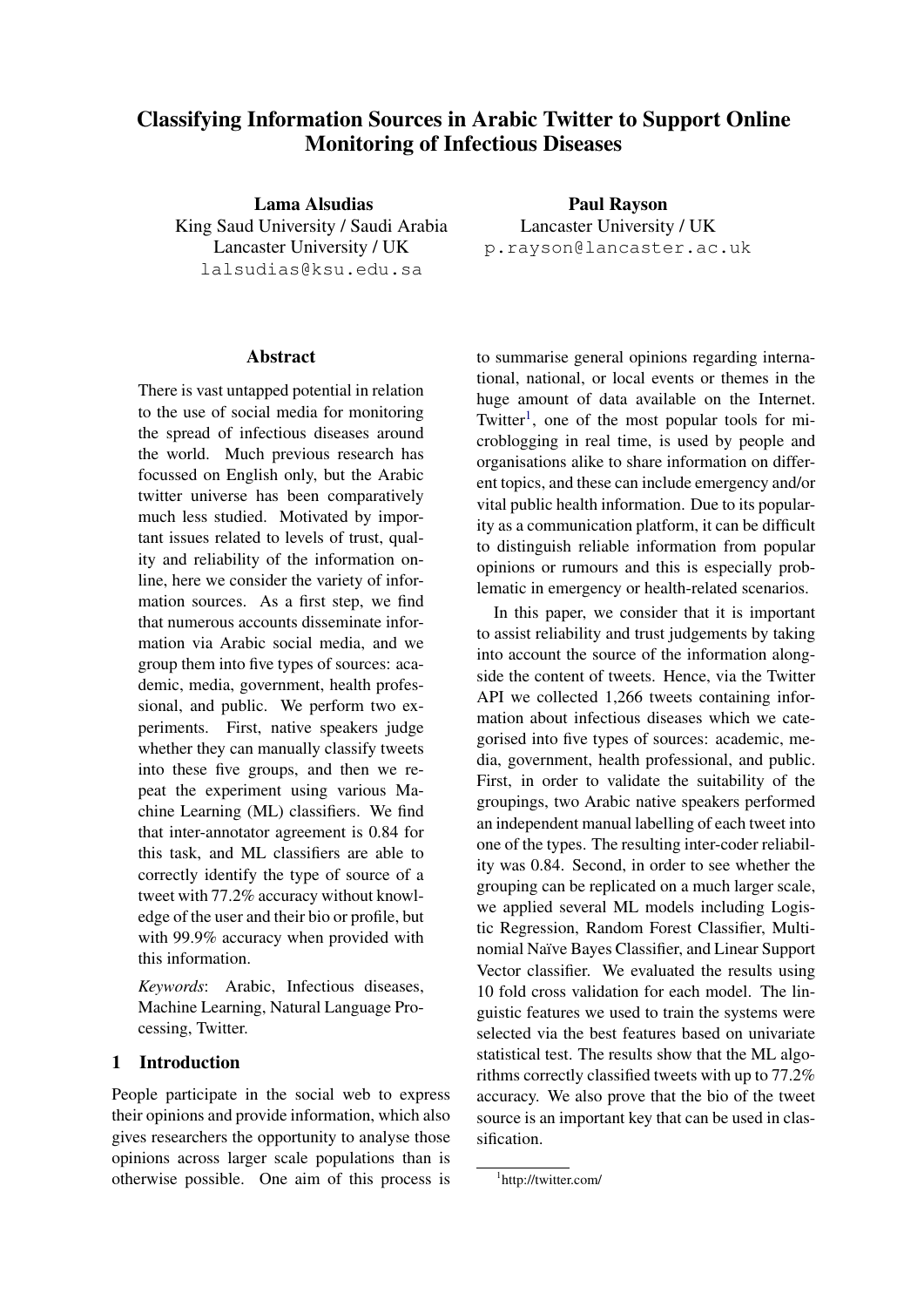The rest of paper is organized as follows. Section [2](#page-1-0) covers related background work. Section [3](#page-2-0) describes the data collection methods. Section [4](#page-3-0) presents the manual coding and Inter-rater reliability. Section [5](#page-3-1) focuses on the ML models. Section [6](#page-4-0) discusses and visualizes the results. Section [7](#page-7-0) contains our conclusions and suggests future work.

## <span id="page-1-0"></span>2 Related work

There has been a growing interest in Arabic language processing on social media data and Twitter in particular, but only a small part of this research is related to health and medicine topics as we show in this section. In contrast, a growing number of studies have analysed tweets for the public health information they contain in English and other languages such as Chinese and German [\(Charles-Smith et al.,](#page-8-0) [2015\)](#page-8-0). We summarise this research in what follows.

Arabic related research: Very few papers have described the use of Arabic tweets for studies around health and medicine topics. Khalid and others [\(2015\)](#page-7-1) evaluated the correctness of health information on twitter based on its medical accuracy. They found that 51.2% of tweets contained false information. The study showed the need for policies on using the social media for health care information. The study of [\(Alayba et al.,](#page-7-2) [2017\)](#page-7-2) used twitter for sentiment analysis of health services. They collected unbalanced twitter data and annotated it using three annotators by selecting the most frequent tags in each case. They used ML and deep neural networks techniques in their experiment and achieved 91% accuracy using support vector machines. A survey performed by [\(Al](#page-7-3)[sobayel,](#page-7-3) [2016\)](#page-7-3) concluded that twitter is the most frequently used by health care professionals in Saudi Arabia for the aim of professional development.

English related research: In contrast to Arabic, there is a much larger body of work utilising twitter in English for research on health and medicine related topics. The previous studies of Paul and Dredze [\(2011\)](#page-8-1), Aramaki et al. [\(2011\)](#page-7-4), Breland et al. [\(2017\)](#page-7-5), and Sinnnenberg [\(2017\)](#page-8-2) have proved that twitter contains valuable information on public health. These studies show the power of Natural Language Processing (NLP) techniques for learning new information from twitter for public health research and to

support health informatics hypotheses. The Epidemic Sentiment Monitoring System (ESMOS) is an example of tools that visualise Twitter users' concerns towards specific health conditions developed by Ji, Chun, and Geller [\(2013\)](#page-8-3) in order to reduce the time of identifying peaks and ongoing monitoring of diseases required by public health officials. They also displayed a knowledgebased approach that utilises a medical ontology, an open source Disease Ontology developed by [\(Arze et al.,](#page-7-6) [2011\)](#page-7-6), to identify the occurrence of illnesses and to analyse the etymological expressions that provide subjective expressions and polarity of emotions, sentiments, conclusions, individual states of mind, etc. with an opinion classifier [\(Ji et al.,](#page-8-4) [2016\)](#page-8-4). In [\(Yepes et al.,](#page-8-5) [2015\)](#page-8-5), pilot results were demonstrated in relation to future directions to investigate when using Twitter information for public health. Other research [\(Charles-](#page-8-0)[Smith et al.,](#page-8-0) [2015;](#page-8-0) [Paul et al.,](#page-8-6) [2016\)](#page-8-6) has analysed social media articles in supporting public health in order to show the effectiveness of this strategy. These papers recommend a combination of social media with other techniques to measure disease surveillance and spread. The goal of the study in [\(Sivasankari et al.,](#page-8-7) [2017\)](#page-8-7) was to produce a real time system for the prediction and detection of the spread of an epidemic by identifying disease tweets by graphical location. Good accuracy and quite diverse expressions were uncovered targetting health-related subjects [\(Doan et al.,](#page-8-8) [2018\)](#page-8-8). Although the results depend only on four months of Twitter data, the paper develops a useful approach to extracting cause-effect relationships from tweets. Other researchers have combined Twitter data with Google Trends data for tracking the spread of infectious diseases [\(Hong and Sin](#page-8-9)[nott,](#page-8-9) [2018\)](#page-8-9). A study by Ahmed and others [\(2018\)](#page-7-7) analysed the twitter data from infectious disease outbreaks. The study developed new insights into how users respond during infectious disease outbreaks and reflects on users' response in association with the sociological concept of the moral panic. They also suggest to examine the tweets in other languages.

Although the above studies use a variety of different approaches in NLP for showing how twitter data can be used for public health applications including monitoring the spread of some diseases, they only consider the information content and do not attempt to study the trust or reliability of the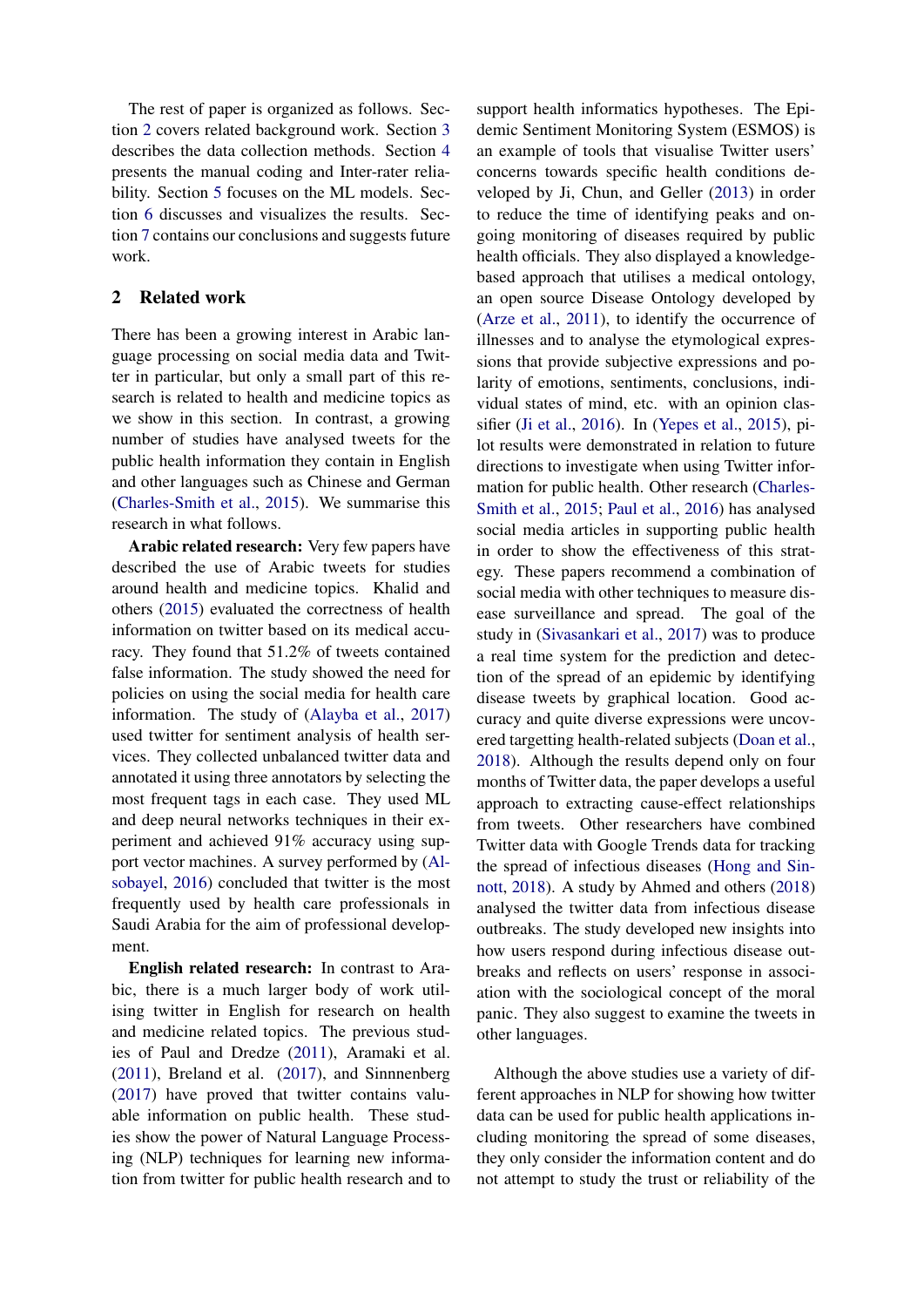sources of information. While social media users share information about disease outbreaks, symptoms, drug interactions, diet success, and other health behaviors [\(Paul et al.,](#page-8-6) [2016;](#page-8-6) [Yepes et al.,](#page-8-5) [2015\)](#page-8-5), more than half of the tweets may contain false information [\(Alnemer et al.,](#page-7-1) [2015\)](#page-7-1). Hence, there is a clear requirement to filter this information in some way, and hopefully to study the ways in which we can reduce the noise of false information and to find tweets with more reliable information of a higher quality. A key first step to do this is to consider the source of the information since this helps the reader to determine how reliable the information is, for example by comparing a tweet on a specific topic by a health professional versus something similar via a member of the general public. Most previous research has focussed on the content of the tweets and not on the source of the information, hence we take a new approach in this paper to combine the two elements together.

# <span id="page-2-0"></span>3 Data collection

First, we collected 10,000 Arabic tweets via the Twitter API between December 2018 and February 2019. We defined the keywords related to infectious diseases. These keywords were generated by translating an English Disease Ontology, a medical Ontology, developed by Schirmal et al [\(2011\)](#page-8-10) since we were unable to locate a suitable Arabic equivalent. Using the Disease Ontology allows us to find all terms related to infectious diseases with a set of synonyms [\(Ji et al.,](#page-8-4) [2016\)](#page-8-4). The Twitter API does not allow us to retrieve enough historical tweets unless we know the user ID in advance. Therefore, we followed two strategies in collecting tweets:

- collect tweets containing words from the keyword list.
- from a suitable user account (discovered using the first step), collect all historical tweets, and filter them depending on the keyword list.

Next, we filtered the tweets manually by removing advertisements, spam, and retweets. After that, we devised Python scripts to clean the tweets by removing URLs, mentions, hashtags, numbers, emojis, repeating characters and non-Arabic words. We also automatically normalised the Arabic tweets and tokenised them. The first author of the paper first classified each of the tweets manually into one of the five groups described in Section [3.1.](#page-2-1) Second, we asked another Arabic native speaker to independently classify the tweets into the same five groups in order to calculate intercoder reliability as described in Section [4.2.](#page-3-2)

#### <span id="page-2-1"></span>3.1 Tweet categorisation

Based on our initial manual reading of the tweets, we decided on five types of users to classify the tweets into, taking into account the various levels of trust that might be associated with each type. For each category listed below there is a small description with examples illustrated in Table [1.](#page-3-3)

- *Academic:* the tweet is written by academic researchers in higher education. To illustrate, this could be a researcher who carries out studies about infectious diseases.
- *Media:* the tweet is written for newspapers or magazines whether they are general media or health specific ones. In most cases it contains news about infectious diseases.
- *Government:* the tweet is written by a user account that represents the government in some official capacity such as the ministry of health. It may include news, admonition, warning, or general information related to infectious diseases.
- *Health professionals:* the tweet is written by doctors, nurses, or other health service practitioners. In other words, any person who is employed or trained in the health domain and writes the tweet on any information related to infectious diseases.
- *Public:* the tweet is written by members of the general public. It may include information on infectious diseases, feeling sick, or giving advice to someone. Also, it may be written in many dialects since the people come from many Arab countries.

Table [2](#page-3-4) shows the number of tweets in each category after filtering and preprocessing. The total number of tweets is 1,266 with only 56 tweets in the media category and 436 tweets in the public one. The reason for this is that there are few media accounts that tweet about infectious diseases whilst many members of the public tweet on the topic. In the other categories (academic, government, and health professionals), there are a relatively well balanced number of tweets which are 239, 258, and 277, respectively.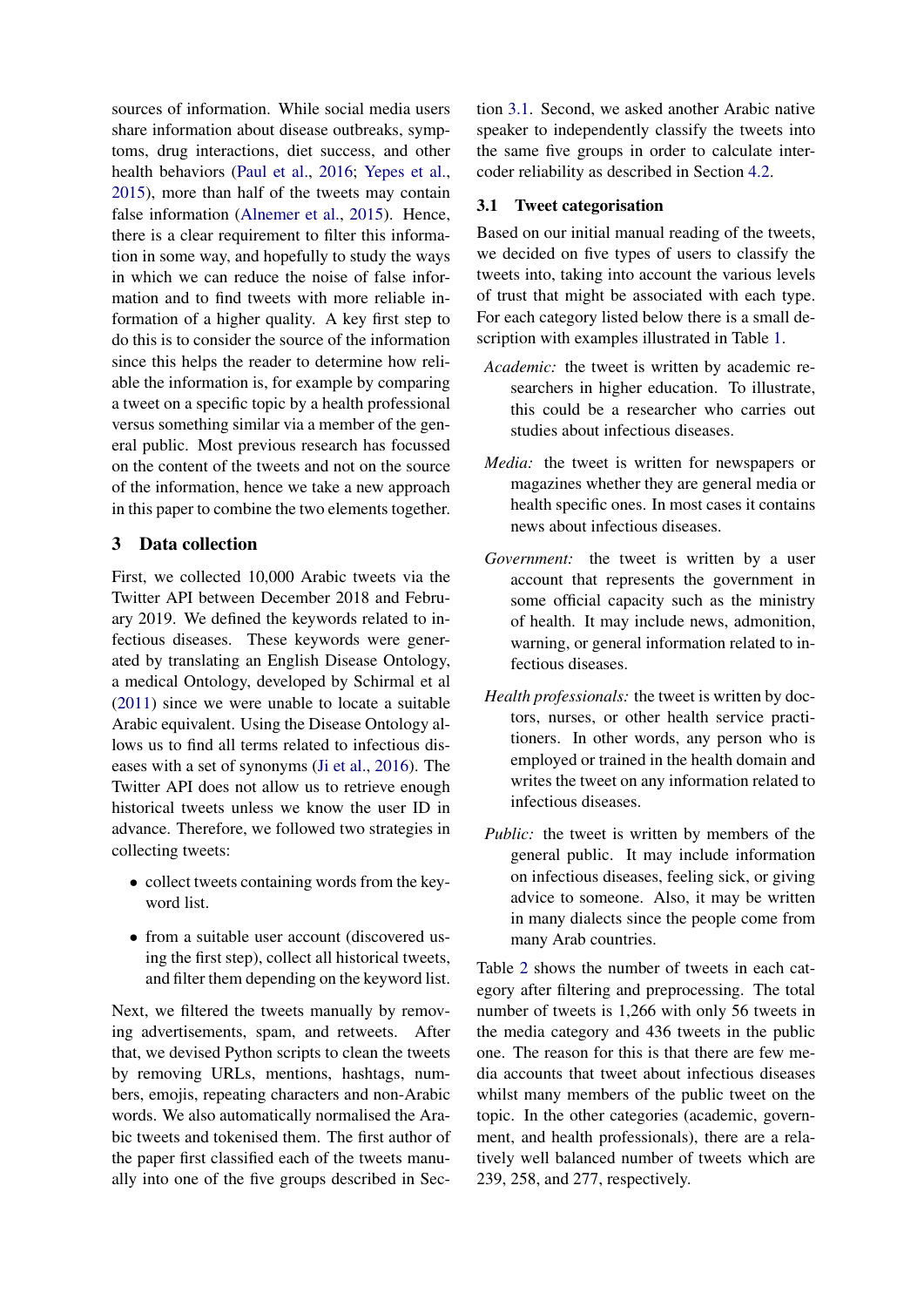<span id="page-3-3"></span>

| Category                    | Tweet in Arabic                                                                                                                | Translated tweet to English                                                                                                                                                  |
|-----------------------------|--------------------------------------------------------------------------------------------------------------------------------|------------------------------------------------------------------------------------------------------------------------------------------------------------------------------|
| Academic                    | ورقة علمية حديثة تراجع<br>وتتناول فيروس الهربس<br>وتأثيراته الاكلينيكية خاصه<br>على الأطفال ومضى ضعف<br>المناعة .              | A recent scientific paper reviews<br>the Herpes virus and its clinical ef-<br>fects on children and patients with<br>immunosuppression.                                      |
| Media                       | حاله و فاه بسبب عدو ی الکور و نا<br>في خميس مشيط .                                                                             | A case of death due to infection of<br>the corona in Khamis Mushayt.                                                                                                         |
| Government                  | يتوفر لقاح الانفلونزا في<br>مر اكز الرعايه الصحيه الأوليه .                                                                    | The flu vaccine is available in pri-<br>mary health care centers.                                                                                                            |
| Profes-<br>Health<br>sional | لا تستعمل قطرات للأذن<br>من توصيه مريض سابق ،<br>فعلاج التهابات الاذن الخارجيه<br>البكتيري يختلف عن علاج<br>الالتهاب الفطر ي . | Do not use ear drops from a<br>previous patient recommendation.<br>Treatment of bacterial external ear<br>infections is different from treat-<br>ment for fungal infections. |
| Public                      | العشبه العجيبه لعلاج أكثر<br>من مرض في عشبه واحده وهي<br>الز نحسل .                                                            | The wonderful herb to treat more<br>than one disease in one herb is gin-<br>ger.                                                                                             |

Table 1: Examples of tweets in each category

<span id="page-3-4"></span>

| Category            | No. of tweets | No. of words |
|---------------------|---------------|--------------|
| academic            | 239           | 3,696        |
| media               | 56            | 601          |
| government          | 258           | 3,602        |
| health professional | 2.77          | 6,123        |
| public              | 436           | 4,963        |
| total               | 1.266         | 18,985       |

Table 2: Number of tweets and words in each category

# <span id="page-3-0"></span>4 Manual Coding and Inter-coder **Reliability**

## 4.1 Annotation Process

The process starts with labeling the tweets by two Arabic native speakers, including the first author of the paper, who were provided with the guidelines detailed above. The classification depends first on the text in the tweet itself. If the tweet has an ambiguous classification, the annotator may need to look at the bio, a description written by the twitter user, of the user tweet.

## <span id="page-3-2"></span>4.2 Inter-coder Reliability

We used the Kappa Statistic to test the robustness of the classification scheme [\(Artstein and Poesio,](#page-7-8) [2008\)](#page-7-8). The result shows that Cohen's Kappa score is 0.84 which indicates strong agreement between the two manual coders. Figure [1](#page-3-5) shows the confusion matrix between the two annotators. The most disparate results between the two coders is between the academic and health professionals categories and this accounts for 10.9% out of the 16% total. This is caused by the similarity between the language of the two groups and the lack of explicit information in the bio to determine which category the tweet fits into.

<span id="page-3-5"></span>

Figure 1: Heat map of confusion matrix between the two annotators.

# <span id="page-3-1"></span>5 Machine Learning Models

In our study, we used Python Scikit-learn 0.20.2 [\(Pedregosa et al.,](#page-8-11) [2011\)](#page-8-11) software and applied four ML models: Logistic Regression, Random Forest, Multinomial Naïve Bayes and LSVC: Linear Sup-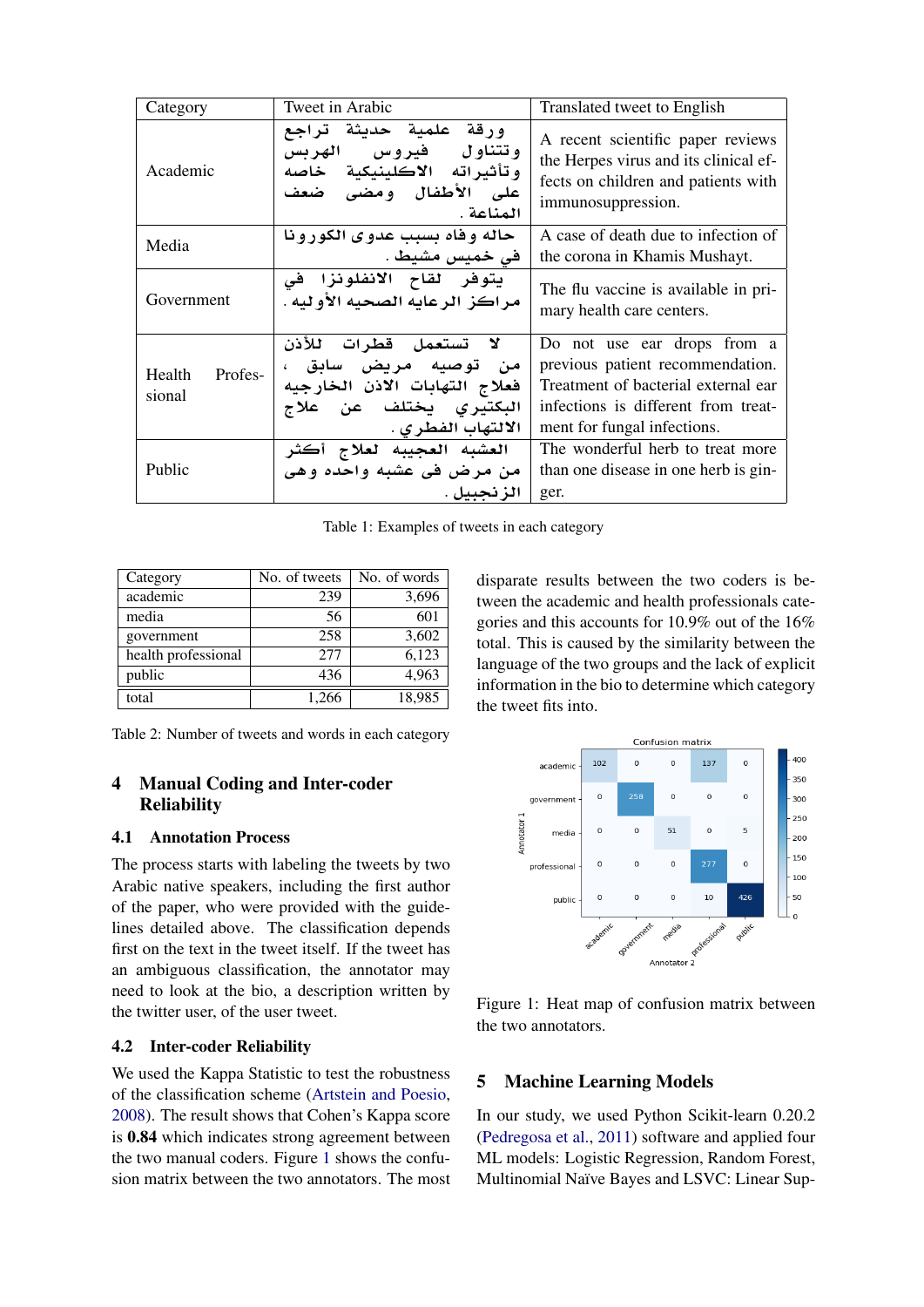<span id="page-4-1"></span>

| Tweet in Arabic                | Translated tweet to English         |                           |
|--------------------------------|-------------------------------------|---------------------------|
|                                |                                     | Health<br>profes-         |
| التوصية بأخذ تطعيم فيروس       | Recommend vaccination of the        | sional,<br>$gov-$         |
| الحصبة للمسافرين .             | measles virus to travelers.         | ernment,<br>or            |
|                                |                                     | academic.                 |
|                                | Alrabiaa: We have opened several    |                           |
| الربيعه : افتتحنا عده مراكز    | additional centers for patients and |                           |
| إضافيه لمرضى والاضطرابات       | disorders and others and expanded   |                           |
| وغيرها وتوسعنا فى برامج        | in women's health programs, es-     | Media or govern-          |
| صحه المرأه وخصوصا وأطلقنا      | pecially we have launched indica-   | ment.                     |
| مؤشرات لقياس أداء المراكز      | tors to measure the performance of  |                           |
| الصحيه ورضا المراجع .          | health centers and the satisfaction |                           |
|                                | of references.                      |                           |
| يحث لثلاثه أطباء سعوديين       | A study by three Saudi doctors re-  | Media<br>$\alpha$<br>aca- |
| يكشف علاقه إنزيم الكبد بالتهاب | veals the relationship of the liver | demic                     |
| الز ائده الدو دبه .            | enzyme to Appendicitis.             |                           |

Table 3: Examples of tweets with ambiguous categorisation

port Vector Classification. We used 10-fold cross validation to determine accuracy, splitting the entire sample into 90% training and 10% testing for each fold.

# 5.1 Machine Learning Features

A word frequency approach was used to extract the features from the processed training data after converting them to a matrix of token counts. We designed several features to be used in all four algorithms in order to obtain the best accuracy.

## 5.1.1 Feature selection

We used various techniques to select the best features automatically [\(Pedregosa et al.,](#page-8-11) [2011\)](#page-8-11):

- all features: counting unigrams, bigrams and trigrams and ignoring terms that have a document frequency strictly lower than two.
- selecting the best features: Based on a univariate statistical test, keep 60% of the features that have the highest scores.
- selecting from a model: Random Forest Classifier is used to remove unimportant features.
- Using Stanford POST (Part Of Speech Tags) [\(Manning et al.,](#page-8-12) [2014\)](#page-8-12): Arabic POST is used to annotate the tweet with part-of-speech tags.

## 5.1.2 Balancing the data

Since the number of tweets is unbalanced across the types, we used two different techniques to re-sample them: under-sampling and oversampling. We used RUS (Random Undersampling) for under-sampling and ROS (Random Oversampling) for over-sampling. RUS works by removing samples randomly from the majority classes while ROS generates more examples for the minority classes, which has less training data [\(Burnaev et al.,](#page-7-9) [2015\)](#page-7-9).

# 5.1.3 Using user bio as a feature

To further resolve the close ambiguity of some types such as academic and health professional, or government and media, we used the bio of the tweet user to provide further features in combination with the tweet text itself. Then we repeated the experiment, including preprocessing, feature extraction and selection, and applied machine learning algorithms, with the new text. Table [3](#page-4-1) shows an example of tweets that may be classified into different classes. The first example, which is written by a health professional, can be classified as government because it seems to be providing advice from the government or as an academic as a result from their research.

# <span id="page-4-0"></span>6 Results and Discussion

Choosing the most frequent class (public) represents 34.4% of the data set, so this represents a simple baseline for our results. Table [4](#page-5-0) shows the accuracy, F1-score, Recall, and Precision of the ML models on our training dataset. The Logic Regression classifier and Multinomial Naïve Bayes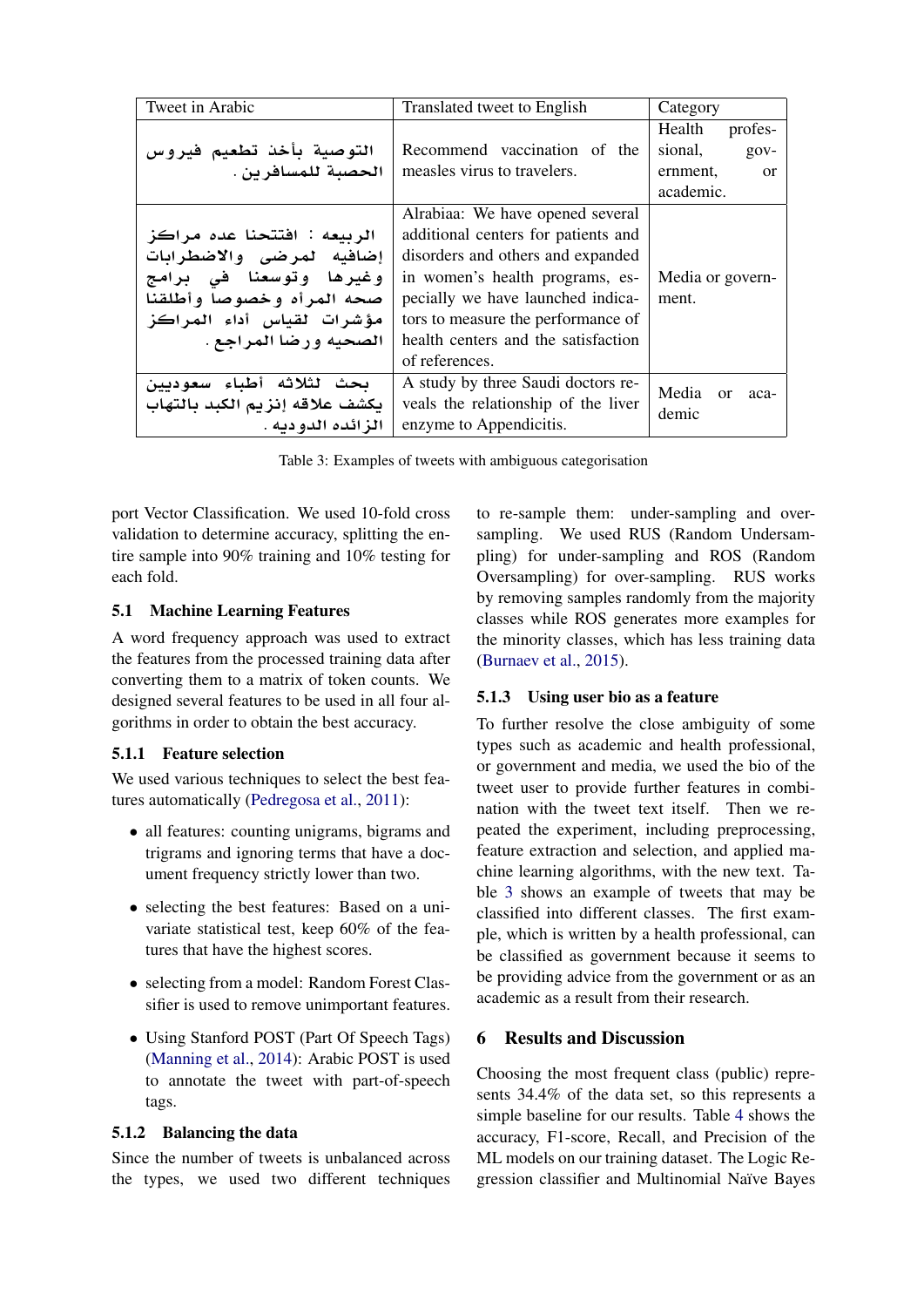achieved the highest accuracy (76.0%) with higher recall (0.76) compared to the other algorithms. To evaluate the automatic classification, we compared the algorithms with different sets of features. Figure [2](#page-5-1) illustrates the results we achieved running the four ML algorithms with different set of features. The highest accuracy (77.2%) is achieved by the Logic Regression classifier with a selection of the best features based on a univariate statistical test features. It also provided the best score on Random Forest and Linear Support Vector classifications (68.2% and 76.1%, respectively) while selecting all the features reached 76.2% in multinomial NB classifiers. Selecting a model to remove unimportant features did not provide any better results via the four algorithms and POST features had the worst results.

<span id="page-5-0"></span>

| ML          | $A\%$ | F.   | R    | P.   |
|-------------|-------|------|------|------|
| LR          | 76.0  | 0.74 | 0.76 | 0.74 |
| RF          | 65.1  | 0.66 | 0.68 | 0.71 |
| <b>MNB</b>  | 76.0  | 0.75 | 0.76 | 0.75 |
| <b>LSVC</b> | 74.1  | 0.73 | 0.74 | 0.75 |

Table 4: Training results using all features

ML: Machine Learning Model, A%: Accuracy, F: F1-Score, R: Recall, P: Precision

*LR: Logistic Regression, RF: Random Forest, MNB: Multinomial Na¨ıve Bayes, LSVC: Linear Support Vector Classification*

<span id="page-5-1"></span>

Figure 2: Effect of different features on classification.

*LR: Logistic Regression, RF: Random Forest, MNB: Multinomial Na¨ıve Bayes, LSVC: Linear Support Vector Classification*

We also compared the normal data, which is the original unbalanced data, with the over and under sampled data to show the effect of re-sampling on the classification accuracy, and the results are

<span id="page-5-2"></span>

| ML          | all<br>-fea | selecting | selecting            |
|-------------|-------------|-----------|----------------------|
|             | tures       | the best  | from<br>$\mathbf{a}$ |
|             |             | features  | model                |
| <b>LR</b>   | 76%         | 79%       | $77\%$               |
| RF          | 62%         | 72%       | 72%                  |
| <b>MNB</b>  | 72%         | 78%       | 75%                  |
| <b>LSVC</b> | 73%         | $78\%$    | 76%                  |

<span id="page-5-3"></span>Table 5: Effect of over-sampling data on classification.

| ML             | all fea- | selecting | selecting              |
|----------------|----------|-----------|------------------------|
|                | tures    | the best  | from<br>$\overline{a}$ |
|                |          | features  | model                  |
| L <sub>R</sub> | 73%      | 70%       | 66%                    |
| RF             | 53%      | 56%       | 49%                    |
| <b>MNB</b>     | 68%      | 67%       | 61%                    |
| <b>LSVC</b>    | 63%      | 61%       | 67%                    |

Table 6: Effect of under-sampling data on classification.

shown in Table [5](#page-5-2) and Table [6.](#page-5-3) We can see that there is a small enhancement of accuracy using an over-sampling method especially when selecting the best features and selecting features from a model in all four classifiers. On the other hand, under-sampling the data achieves lower accuracy than normal data due to losing some data in the re-sampling process. Figure [3,](#page-6-0) Figure [4,](#page-6-1) and Figure [5](#page-6-2) show the comparison between normal data, over-sampling, and under-sampling in all features, selecting the best features and selecting features from a model respectively. We can see that when applying all features, the normal data has the best result in all models expect Logic Regression which has the best result when using over-sampling data with accuracy 77.1% (Figure [3\)](#page-6-0). However, over-sampling data with selecting the best features raises the accuracy between 2% to 4% above normal data in all models (Figure [4\)](#page-6-1). It reaches 79.1% in the Logic Regression classifier and 78.2% in the Multinomial Naïve Bayes and Linear Support Vector Classification models. Moreover, the accuracy is highest when over-sampling data with selecting features from a model in all classifiers for instance, Random Forest classifier which increase from 65.1% to 72.2% (Figure [5\)](#page-6-2).

Table [7](#page-6-3) represents the accuracy of each model after combining the bio of the tweet user with the tweet text. In many of the results, the accuracy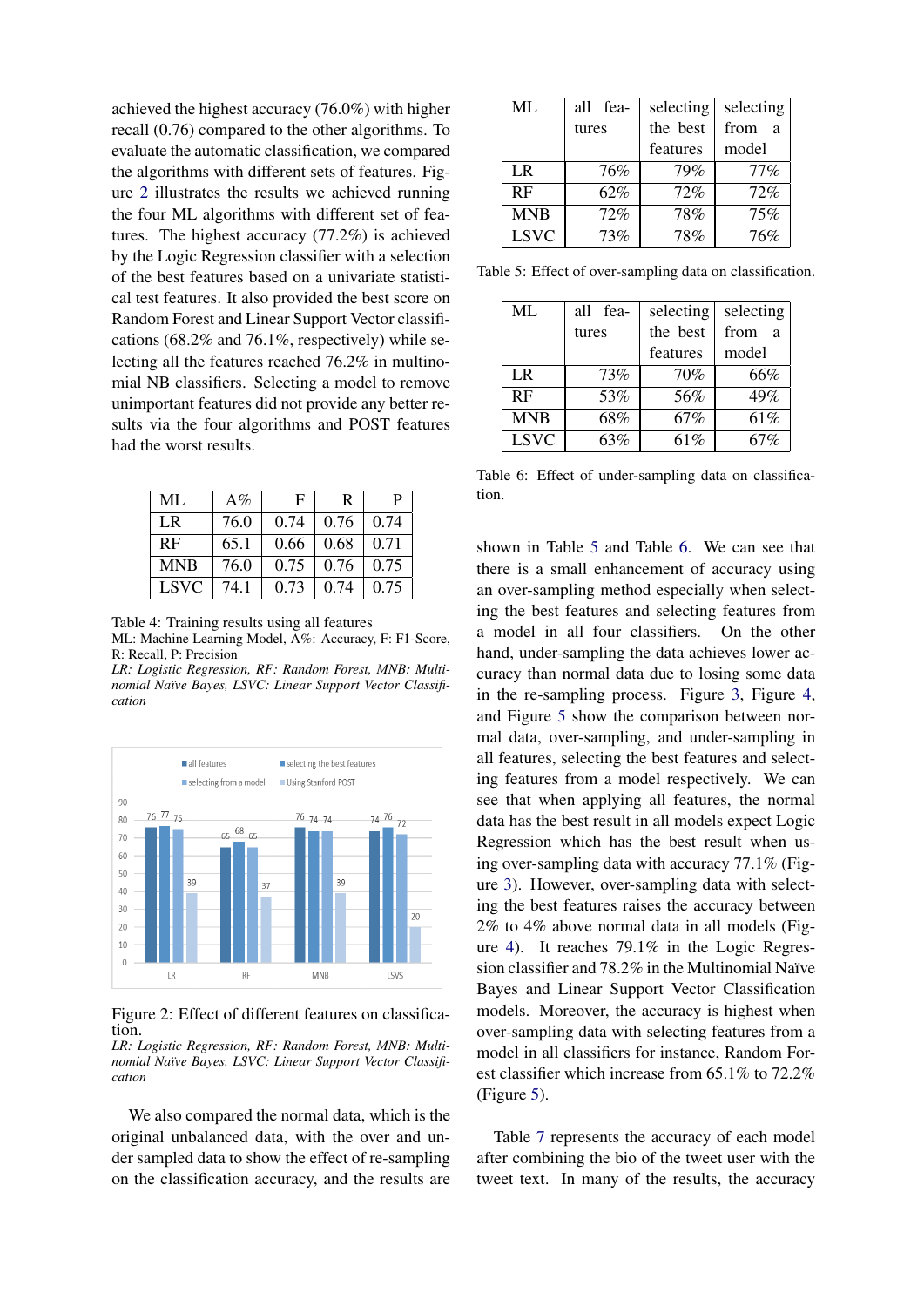<span id="page-6-0"></span>

Figure 3: Effect of re-sampling data with all features on classification.

<span id="page-6-1"></span>

Figure 4: Effect of re-sampling data with selecting the best features on classification.

improves to 99.9% which shows that the user bio has a very important role to play for classification. For instance, example number 2 in Table [3](#page-4-1) can be classified as government after reading the bio of the twitter user which is:

تتمثل رؤية وزارة الصحة ف*ي* تحقيق ) الصحة بمفهومها الشامل على المستويات للفرد والأسرة والمجتمع مع العمل عل*ى* مساعدة المسنين و ذو ى الاحتياجات الخاصة بما يمكنهم. ) which means in English: "The vision of the Ministry of Health is to achieve comprehensive health at the individual, family and community levels while working to help the elderly and those with special needs". There are some words in the example bio such as ministry which can help in the classification process. The very high accuracy of the classification can be explained as a result of the limited number of twitter accounts in the study.

We performed an analysis using the Logic Regression classifier with a set of the best features based on univariate statistical test features in the heat map in Figure [6.](#page-6-4) The matrix shows 12 tweets

<span id="page-6-2"></span>

Figure 5: Effect of re-sampling data with selecting from a model on classification.

<span id="page-6-3"></span>

| ML          | Tweet text | Tweet text |
|-------------|------------|------------|
|             | only       | with bio   |
| LR          | 77.2%      | 99.9%      |
| RF          | 68.2%      | 99.9%      |
| <b>MNB</b>  | 76.2%      | 99.6%      |
| <b>LSVC</b> | 76.1%      | 99.9%      |

Table 7: Effect of using bio of tweet user as feature on classification.

from the academic category are confused with the government category. In Figure [7](#page-7-10) representing the worst accuracy (65.1%) resulting from Random Forest with all features, we assess the degree of confusion between categories. The highest confusion across all categories is between the academic and government types.

<span id="page-6-4"></span>

Figure 6: Heat map of confusion matrix of the Logic Regression classifier with selecting the best features based on univariate statistical test features.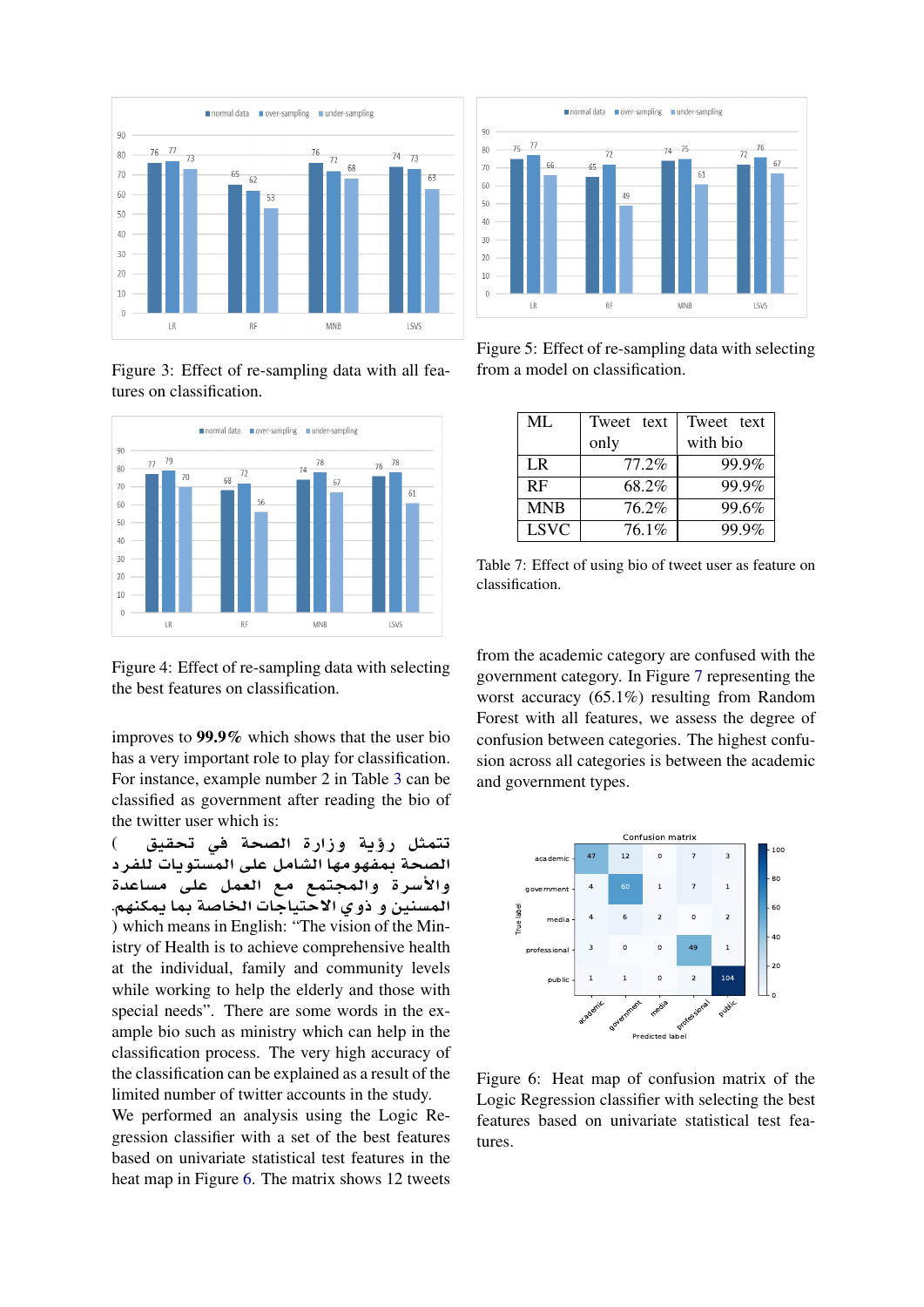<span id="page-7-10"></span>

Figure 7: Heat map of confusion matrix of the Random Forest classifier with all features.

### <span id="page-7-0"></span>7 Conclusion and Future work

In general, social media can be useful as a source of health information. Many government organisations, academic experts, professions, and media outlets in the field of health and medicine release useful health information needed by the public. However, in emergency situations and fast moving scenarios, it is important to understand the veracity of information released in social media, in order to avoid acting on false information. Therefore, we study not only the content of tweets but also the source of the information in order to work towards determining the quality and reliability of public information. We use the bio of the twitter user which contains key information in order to discover reliable accounts that can be trusted.

Here, we introduce a new Arabic social media dataset for analysing tweets related to infectious diseases. The dataset of Arabic tweets has been manually classified into five categories: academic, media, government, health professional, and public, with good inter-rater reliability. We then used ML algorithms to replicate the manual classification. The results showed high accuracy on the classification task, and show that we are able to classify tweets into the five categories with favourable accuracy on the tweet content itself, and highly accurately using the bio information from the user. The dataset, including tweet ID, manually assigned categories, and other resources used in this paper are released freely for academic research purposes $2$ .

Our future work includes using more NLP techniques and linguistic features such as word embeddings, combining Arabic dialect analysis into the process of classification, and utilising an Arabic medical ontology to be the source of the disease information. Moreover, we will analyse the tweets to support investigation of the spread geographically and over time of infectious diseases in Arab countries.

#### **References**

- <span id="page-7-7"></span>Wasim Ahmed, Peter Bath, Laura Sbaffi, and Gianluca Demartini. 2018. Moral panic through the lens of twitter: An analysis of infectious disease outbreaks. In *Proceedings of the 9th International Conference on Social Media and Society*, pages 217–221. ACM.
- <span id="page-7-2"></span>Abdulaziz Alayba, Vasile Palade, Matthew England, and Rahat Iqbal. 2017. [Arabic language sentiment](https://doi.org/10.1109/ASAR.2017.8067771) [analysis on health services.](https://doi.org/10.1109/ASAR.2017.8067771) In *2017 1st International Workshop on Arabic Script Analysis and Recognition (ASAR)*, pages 114–118.
- <span id="page-7-1"></span>Khalid Alnemer, Waleed Alhuzaim, Ahmed Alnemer, Bader Alharbi, Abdulrahman Bawazir, Omar Barayyan, and Faisal Balaraj. 2015. Are healthrelated tweets evidence based? review and analysis of health-related tweets on twitter. *Journal of medical Internet research*, 17(10).
- <span id="page-7-3"></span>Hana Alsobayel. 2016. [Use of social media for profes](https://doi.org/10.2196/mededu.6232)[sional development by health care professionals: A](https://doi.org/10.2196/mededu.6232) [cross-sectional web-based survey.](https://doi.org/10.2196/mededu.6232) *JMIR Med Educ*, 2(2):e15.
- <span id="page-7-4"></span>Eiji Aramaki, Sachiko Maskawa, and Mizuki Morita. 2011. Twitter catches the flu: detecting influenza epidemics using twitter. In *Proceedings of the conference on empirical methods in natural language processing*, pages 1568–1576. Association for Computational Linguistics.
- <span id="page-7-8"></span>Ron Artstein and Massimo Poesio. 2008. Inter-coder agreement for computational linguistics. *Computational Linguistics*, 34(4):555–596.
- <span id="page-7-6"></span>Cesar Arze, Gang Feng, Mark Mazaitis, Suvarna Nadendla, Victor Felix, Yu-Wei Wayne Chang, Lynn Marie Schriml, and Warren Alden Kibbe. 2011. [Disease Ontology: a backbone for dis](https://doi.org/10.1093/nar/gkr972)[ease semantic integration.](https://doi.org/10.1093/nar/gkr972) *Nucleic Acids Research*, 40(D1):D940–D946.
- <span id="page-7-5"></span>Jessica Breland, Lisa Quintiliani, Kristin Schneider, Christine May, and Sherry Pagoto. 2017. [Social](https://doi.org/10.2105/AJPH.2017.304098) [media as a tool to increase the impact of public](https://doi.org/10.2105/AJPH.2017.304098) [health research.](https://doi.org/10.2105/AJPH.2017.304098) *American Journal of Public Health*, 107(12):1890–1891. PMID: 29116846.
- <span id="page-7-9"></span>Evgeny Burnaev, Pavel Erofeev, and Artem Papanov. 2015. Influence of resampling on accuracy of imbalanced classification. In *Eighth International Conference on Machine Vision (ICMV 2015)*, volume 9875, page 987521. International Society for Optics and Photonics.

<span id="page-7-11"></span><sup>2</sup> https://doi.org/10.17635/lancaster/researchdata/303